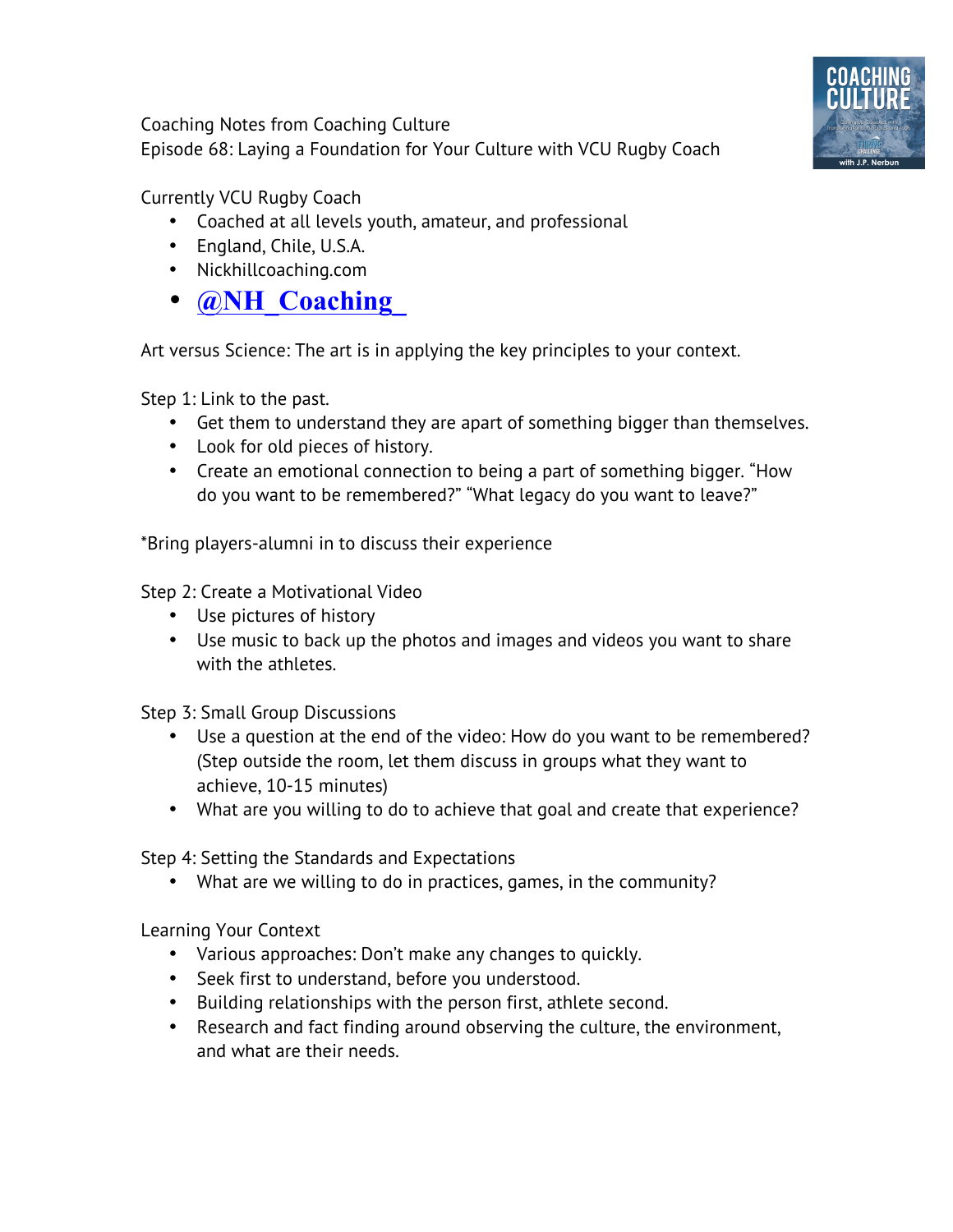Episode 69: The Player Centered Approach

Player Centered Approach

- 1 on 1 Meetings with Players: 30 minutes in Starbucks, verbal conversation, not written, we want to engage with eye contact, we want to understand their non-verbal cues as well.
- Written Survey: Get them to write their feelings down and what's going on.
- Interactions and collisions in the training sessions. Ask them about school, family
- 3 Steps:
	- o Empower the players to take ownership of the culture
	- o Game based coaching
	- o Using questioning to get players to come up with the answers

Player Leadership Group

- Empowering leaders within your team
- Let them know what you want to work on, but ask them what they think

Game Based Coaching

- Working on technical, tactical, physical, and psychological
- Better transfer into the game
- They are working on decision making
- Meets the needs of the players

Using Questioning

- Hardest part is letting go of your power
- What are we doing well?
- What are we not doing so well?
- How are we going to do it better?
- Guided Discovery Process
- 1-2 minute process to do in a practice

How to create a "fun" environment?

- Cultural architects- find the "person" who has the personality to lift the team up!
- Game based approach drives competition- use a scoring system (i.e. competitive cauldron check out episode 52 to learn more!)
- Reward the characteristics that you are trying to develop and grow in your environment

Biggest Key